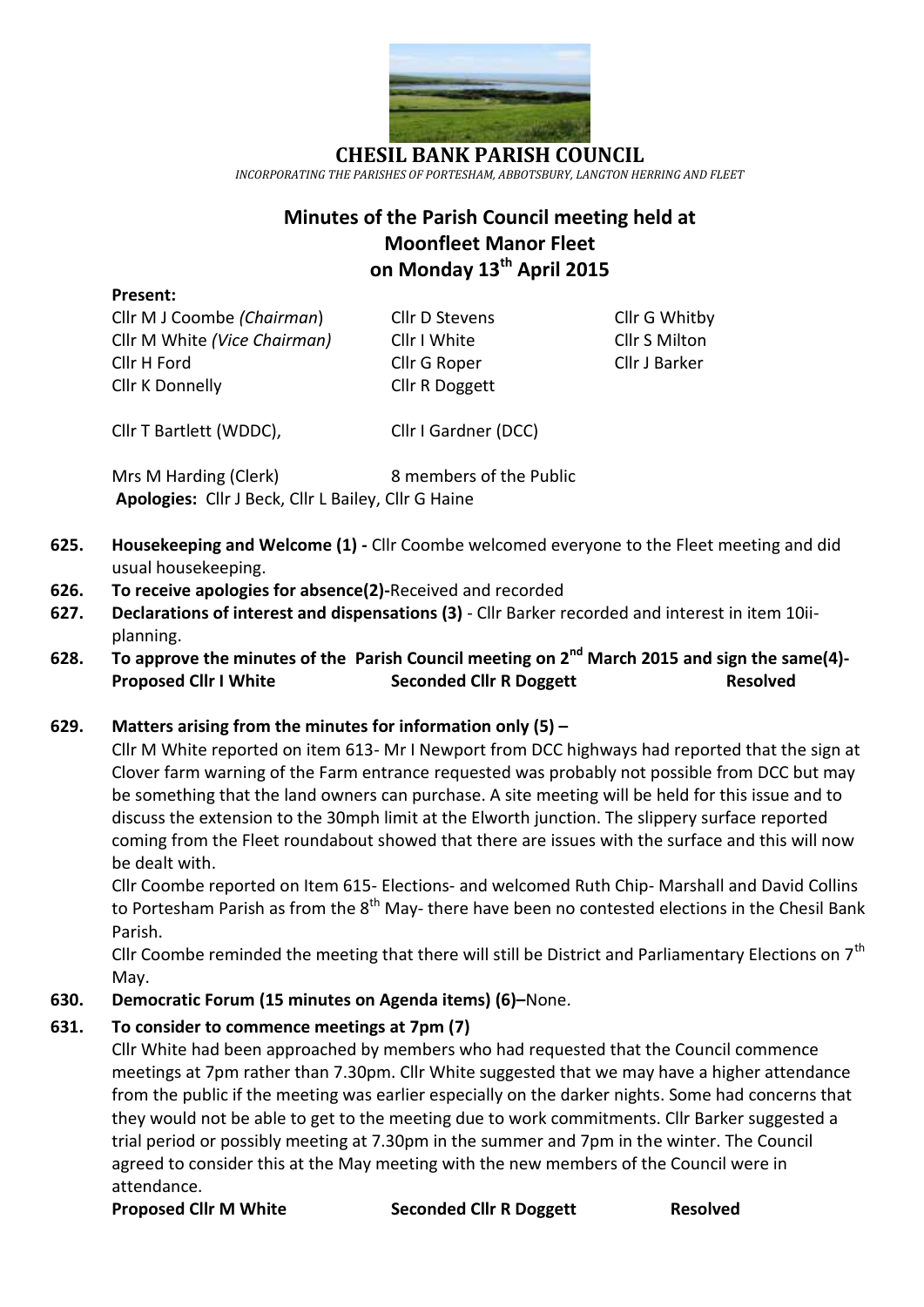## **CHESIL BANK PARISH COUNCIL**

*INCORPORATING THE PARISHES OF PORTESHAM, ABBOTSBURY, LANGTON HERRING AND FLEET*

#### **632. Finance**

#### **i. To consider receipts and payments(8i)**

The full payments list and finance report was previously circulated to Council members, all payments have been authorised and paid in line with the necessary internal controls and contracts.

| <b>Receipts</b>                 |                                   |                 |
|---------------------------------|-----------------------------------|-----------------|
| Grassby                         | Memorial                          | 40.00           |
| <b>DCC</b>                      | Divisional fund for wall projects | 1,500.00        |
| Stonewater                      | Abbotsbury house rents            | 1,658.90        |
|                                 |                                   |                 |
| <b>Payments</b>                 |                                   |                 |
|                                 |                                   |                 |
| <b>HMRC</b>                     | <b>PAYE</b>                       | 23.60           |
| Portesham VH                    | Hall Hire                         | 38.00           |
| <b>Wessex Water</b>             | Cemetery                          | 33.69           |
| <b>Proposed Cllr K Donnelly</b> | <b>Seconded Cllr R Doggett</b>    | <b>Resolved</b> |

#### **ii. To consider to approve the Annual Return Parts 1 and 2-(8ii)**

The Clerk reported that the internal audit had been carried out on the day of the meeting so copies of the Annual return were given to Councillors at the meeting. No issues to report. The Annual return Parts 1 and 2 were approved and the Chairman signed the Annual return at the meeting.

**Proposed Cllr R Doggett Seconded Cllr S Milton Resolved**

#### **633. Working Groups**

**i. Mobile and Communications(9i)-**

The Council reported that there is now mobile signal in Portesham, varying improvements in Langton Herring although there are still issues with EE and 3. There is a slight improvement on the hill in Fleet and Abbotsbury are still waiting for the mast to be built and commissioned.

Cllr Doggett reported that Langton Herring had held a Parish meeting to discuss the "Vodafone Rural Open Sure Signal" (VROSS) 20 people attended the meeting. The Consensus of the meeting was to wait and see what signal is received from the second mast in Abbotsbury and put on hold until June/July so to be added to the agenda in September.

ii. **Financial, Policy and Procedure working group- To consider the update the Standing Orders to include summons by email and the publication of agendas, minutes and finances on the PC website(9ii)-** The Clerk had circulated the document to the Council with tracked changes. The Council discussed the meeting months of Dec and Jan and asked that the option be left open to hold the winter meeting on either month in case of issues with the Weather. Cllr Doggett commented on some punctuation changes, the Council agreed to all the amendments to include the comments by Cllr Doggett- Clerk to update and circulate.

**Proposed Cllr R Doggett Seconded Cllr S Milton Resolved**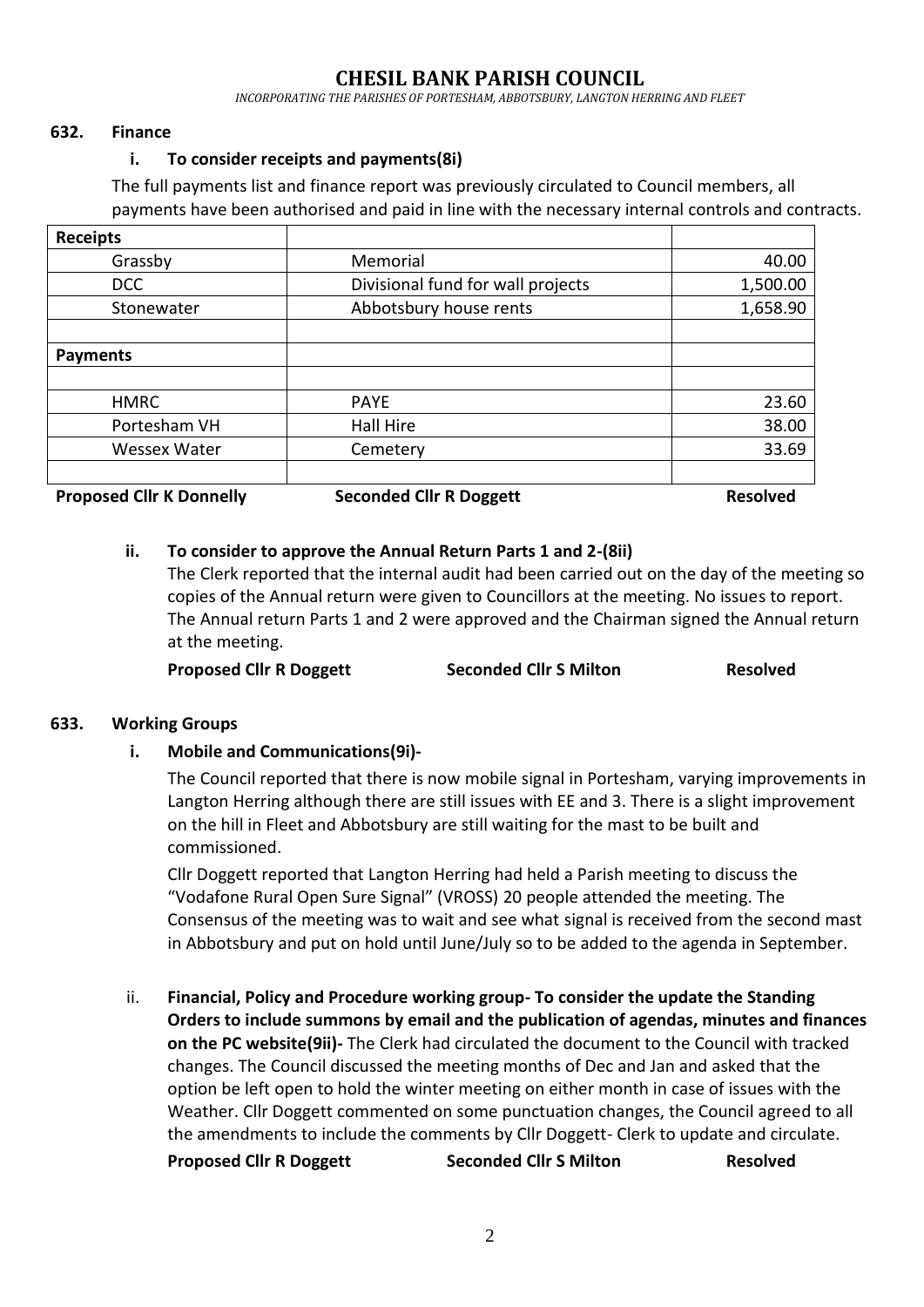## **CHESIL BANK PARISH COUNCIL**

*INCORPORATING THE PARISHES OF PORTESHAM, ABBOTSBURY, LANGTON HERRING AND FLEET*

- **634. Planning consultations(10) -**the following planning applications were considered by the council
	- i. **WD/D/14/002874***-3 Roses Lane-* Erect Change of use of part of closed churchyard as parking area attached to 3 Roses Lane, Langton Herring. Reposition boundary dry stone wall. Reposition part of 'great drain' under proposed parking area. (Full) –*No objections*
	- ii. **WD/D/15/000389** *Bramdon Lodge, 3A Bramdon Lane, Portesham* Erect detached garage with studio over *– Objections sent.*
	- iii. **WD/D/15/000659**-*Church Cottage Fleet* Amendment to Planning Permission Reference 1/D/12/000144 - Not to build veranda to rear elevation (Non-material Amendment)-info only
	- iv. **To consider the report from a meeting with Wessex Water regarding the planning application for the Land adjacent to Malthouse Meadows WD/D/14/002517**- Cllr White and Cllr Whitby reported on recent meetings with Wessex water where it had been identified that the foul sewerage did surcharge in the houses on Goosehill in the torrential rain and flooding in 2012. It had been suggested that the land and home owners should be informed of this information- it was felt that most would have been aware. It was noted that this water eventually goes into the Fleet which is an SSSI. The Council feel that they have done what they can and it will now be up to the applicants to provide any updated information the planners to decide the final outcome. Cllr Bartlett assured the meeting that he would make the planners aware of the feeling of the Council.
	- v. **To consider any other planning/enforcement issues**. Nothing further on the proposed "car repair garage" along Cheese lane or "Fleet Castle" in Fleet at this time.

## **635. Highways (11)**

**i. To consider the latest SID evaluation data-** Cllr Ford had provided a report for the Council on the options for the placing of the SID after the recent information provided by the SID data centre. Cllr Beck had also provided a report which gave conflicting information, this is the job she does on a daily basis.

The Council also discussed whether Langton Herring would want to join the SID rota. It was explained that this would have to be considered by Traffic management to check if there was a need- this would be for further discussion at a future meeting.

The Council agreed to keep the SID rota as it is and maintain the current service for the Parishes.

**Proposed Cllr M White Seconded Cllr G Roper Resolved**

## **ii. To receive any Highways issues- None**

## **636. Reports from the Parishes(12):**

- i. **Abbotsbury-**Cllr Ford reported that the centre white line has now been replaced at Rodden Row and Market Street. Cllr Ford reported that the grass has been cut at Abbotsbury recreation ground and the brambles will be carefully cut beyond the benches at the top of the field not to disturb any wildlife.
- ii. **Portesham-**Cllr White reported that the ivy and shrubs will be removed from the Churchyard wall. This had been reported in the Portesham Church quinquennial report that was sent to the Council as the PC is responsible for the maintenance of the Churchyard and